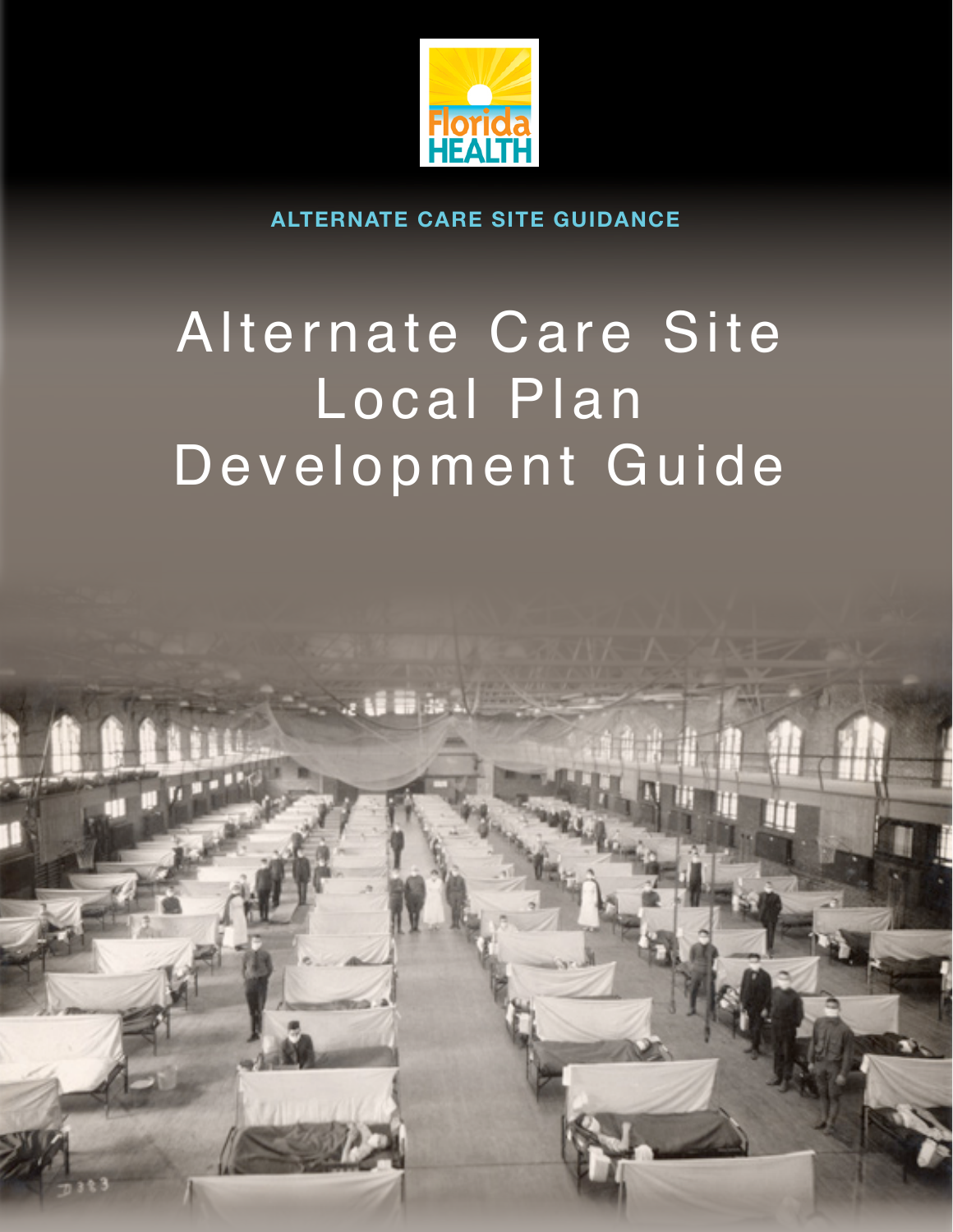# **CONTENTS Section 1: Introduction Section 2: Purpose Section 3: Resources Section 4: Organization Section 5: List of Community Participants Section 6: Timetable for Development Section 7: Facilities Identification Section 8: Activation and Notification Process Section 9: Field Guide Reference Section 10: Memorandums of Understanding and Pre-plan Agreements Section 11: Equipment and Caches Section 12: Use of Specialized Teams Section 13: Specialized Assistance Section 14: Pre-identification of Staff Section 15: Regional Domestic Security Task Forces (RDSTF) Section 16: Healthcare Coalitions (HCC) Section 17: Questions to Address Section 18: Fifty Steps for Creating a Local ACS Plan Section 19: Checklist Section 20: Websites with Information Relative to Alternate Care Sites Section 21: Summary Section 22: Contact Information**

*Cover Photo: Iowa State University gym used as an Alternate Care Site during the flu epidemic of 1918. Image courtesy of University Archives, ISU Library.*



Alternate Care Site Local Plan Development Guide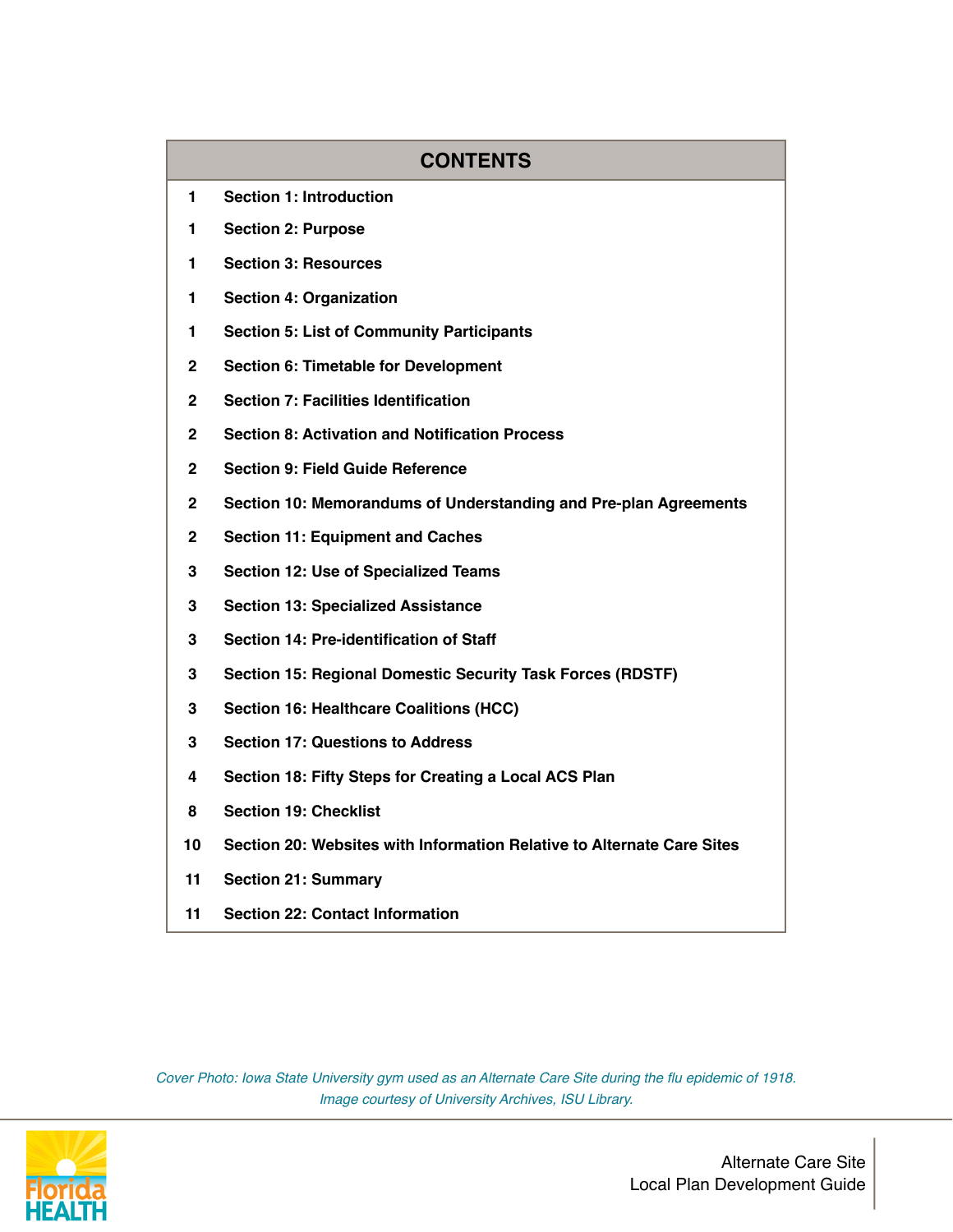#### **1. Introduction**

One of the steps local communities must take to prepare for the medical response to a disaster or catastrophic mass casualty event is the development of an Alternate Care Site (formerly Alternative Medical Treatment Site) plan. Hospitals across Florida are extremely busy on a daily basis, and in a disaster situation will, therefore, become overwhelmed. It is important that their resources remain available for treating critical patients. One method to achieve this is to open Alternate Care Sites (ACS) to handle the "green-tagged" or "minor" patients. Since medical surge is firstly a "hospital facility" issue and then a "local community" issue, it is important that a local plan be developed ahead of time to facilitate the rapid initiation and operation of an ACS, should one be needed.

The Florida Department of Health has a role in supporting such local operations, when additional assistance becomes necessary. As such, it has developed a State ACS Standard Operating Procedure (SOP) to support these operations. Additionally, it has developed guidelines for communities to use in the establishment, operation, and demobilization of ACSs. Copies of the State ACS support SOP and *ACS Operations Guide* are available on the FDOH website, a link for which can be found in the Section 20 of this guideline.

#### **2. Purpose**

The purpose of this document is to provide a guideline (including "steps to be taken") that can be used for the development of a local Alternate Care Site plan.

#### **3. Resources**

A number of good resources are available for communities to use in the development of their local plan. Included are:

- This *Florida Department of Health ACS Local Plan Development Guide*
- *• Florida Department of Health ACS Operations Guide*
- *• Providing Mass Medical Care with Scarce Resources: A Community Planning Guide*
- *• Altered Standards of Care for Mass Casualty Incidents*
- ACS "*Quick Start" Guide* (for field use in establishing an ACS)
- *• Alternate Care Site Plan PowerPoint Slide Presentation*
- *• Rocky Mountain Bioterrorism Facility Assessment Tool*

Links for these and other resources are listed in Section 20 of this Guide.

#### **4. Organization**

Initiation and operation of an ACS during a disaster situation will require the participation of many agencies. Therefore, it is essential that the political leadership and community government managers be committed to such an endeavor.

In organizing a team for local ACS plan development, the lead agency should identify the key players needed to

assemble the plan. The team should consist of people from a wide variety of agencies (see Section 5) who have the authority to make decisions on action items. Further, this cadre of individuals could ultimately develop into the team that activates an ACS, and responds to make the site operational. Additionally, the local ACS plan needs to mesh with other localized or regional plans that address response to mass casualty incidents. In other words, in a disaster, an ACS will likely be very important, but it will only be one of many issues the community will have to manage.

#### **5. List of Community Participants**

Quick implementation and successful operation of an ACS requires cooperation on the part of a wide variety of community agencies and partners. For organizational purposes, the coordination of resources should be vested in the local emergency management agency. In developing the community ACS plan, participants should include:

- Healthcare Coalitions
- Local Emergency Management
- Fire Departments
- Law Enforcement Agencies
- County Health Departments
- Hospitals
- Private and third service ambulance agencies
- Political representatives
- Regional Domestic Security Task Force representatives, including the Health and Medical Co-chairs
- Communication Center personnel
- Transportation agencies
- School / School Board representatives
- Local Medical Director(s)
- Medical Examiner office representatives
- Florida Department of Health representatives including Regional Emergency Response Advisors (RERA)
- Volunteer agencies including the Salvation Army, Red Cross, Medical Reserve Corps, and Community Emergency Response Teams
- Hazardous materials response team representatives
- Public Information Officer Response Team representatives
- Appropriate local government agency participants including City/County Managers, Public Works, Finance, Traffic Engineering, Facilities, Maintenance, etc.
- Other community partners

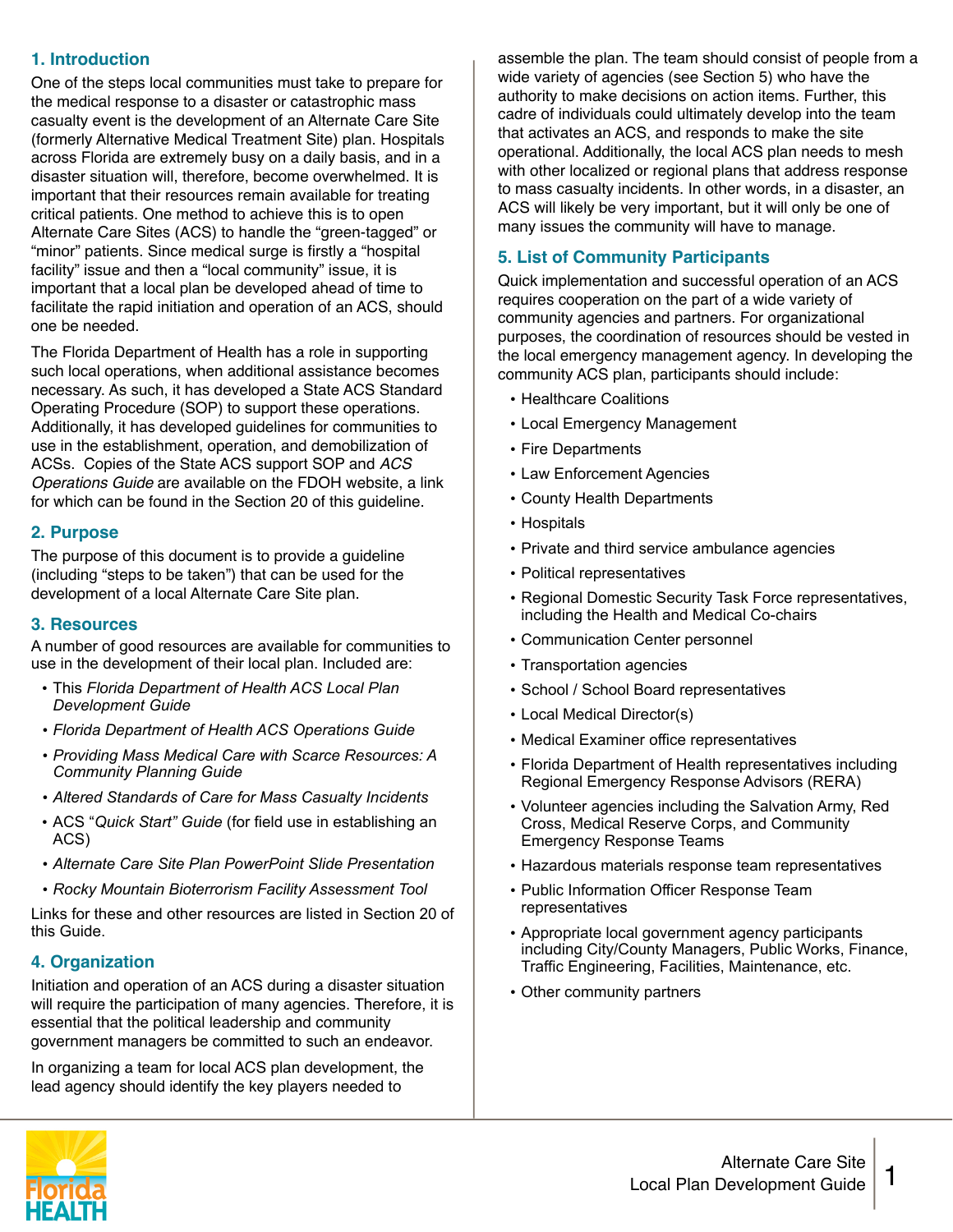#### **6. Timetable for Development**

The timetable for developing a local ACS plan will be dependent upon a number of factors, but should be expedited as much as possible. The reason for this is that we never know when a major incident may strike causing an immediate need for an ACS. A **three to six month time period** should be sufficient for developing an ACS plan, with an additional three to six month time period required for training and exercising of the plan. Again, use of the FDOH resources and guidelines can help expedite the drafting of a local plan.

#### **7. Facilities Identification**

One of the key aspects of establishing an ACS is the facility chosen to house the operation. While specific incidents and their proximity to hospital facilities will somewhat dictate the site of an ACS, jurisdictions should make every effort to **preidentify potential sites** in their community to aid in the planning and logistical components. In addressing facility options, the following portions of the FDOH *ACS Operations Guide* should be referenced:

- Typing
- Facility Selection
- Facility Options
- Additional Options for Ancillary Sites
- Timing
- Throughput
- Security
- Facilities Layout
- Facilities Management

It should also be noted that there needs to be flexibility on the selection of an ACS based on the situation presented. Some incidents may dictate an **ACS near the scene of the disaster**, while others may require that the ACS be established at **some point midway between the scene and the hospital**. Still other situations may require the ACS to actually be located in **close proximity to the hospital or on the hospital campus**. (This would help in handling an overload of "self transports" that have arrived at the hospital but do not need critical care.) Some hospital systems across the country utilize "outpatient" community treatment site campuses as ACS locations to keep the hospital emergency department available for the more critical patients.

#### **ACS FACILITY ASSESSMENT TOOL**

The Rocky Mountain Regional Care Model for Bioterrorism Events has been developed to help communities respond to the medical needs of a bioterrorism situation. This tool helps in identifying appropriate facilities for use as an Alternate Care Site facility.

<https://archive.ahrq.gov/research/altsites/alttoolmatx.htm>

#### **8. Activation and Notification Process**

It is likely that, in the event of a terrorism incident or other disaster situation which requires a community response, personnel will already be informed about the status of the disaster. Still, it is very important to have an activation and notification process in place to ensure that ACS implementation personnel are alerted as soon as possible when the potential exists for a site activation. This becomes a bit problematic since multiple agencies will be involved, many of which will not have been dispatched from or notified by the communications center of the jurisdictional agency. Therefore, an activation / notification methodology needs to be developed so that multiple points of communication are utilized to get everyone notified quickly. To accomplish this, multiple agencies should maintain notification lists and the appropriate emergency 911 communication centers in the area should be set up to make the appropriate contacts, should an event occur. Most modern communication centers have automatic calling equipment with a feature that allows specific call groups to be pre-programmed. This feature should be utilized to establish an ACS call-out list.

#### **9. Field Guide Reference**

A "*Quick Start" Guide* has been developed as part of the FDOH *ACS Operations Guide*. The "*Quick Start" Guide*  provides field personnel with a template for getting an ACS operational quickly. It can be used in local ACS plan development to identify what needs to be done to make an ACS operational on short notice. The guide includes tasking sheets for ACS personnel, and checklists to identify needed actions. The *Operations Guide* includes a "sequence of events", as well as a "typical patient sequence" that can be useful in planning operations.

#### **10. Memorandums of Understanding and Pre-plan Agreements**

Pre-planning is the key to a successful activation and operation of an ACS. As part of the planning process, memorandums of understanding and other agreements should be in place before the need for an ACS arises. Such agreements should be forged with owners or operators of the facilities to be used, medical supply and equipment vendors, transportation agencies, and any other entity with whom it would be beneficial to have such an agreement in place.

#### **11. Equipment and Caches**

In an effort to be response-ready, grant-funded equipment has been purchased by the FDOH and has been strategically located throughout the state. Included are mass casualty trailers, ACS start-up equipment, pharmaceutical caches, and other specialized equipment, including communications gear. The request process and contact information for acquiring these resources should be included in the local plan so that they can be activated quickly when needed. It should also be noted that several pre-hospital plans call for ACSs to be utilized as triage points, minimal care sites, quarantine locations, and as distribution sites for pharmaceuticals or other prophylaxis measures.

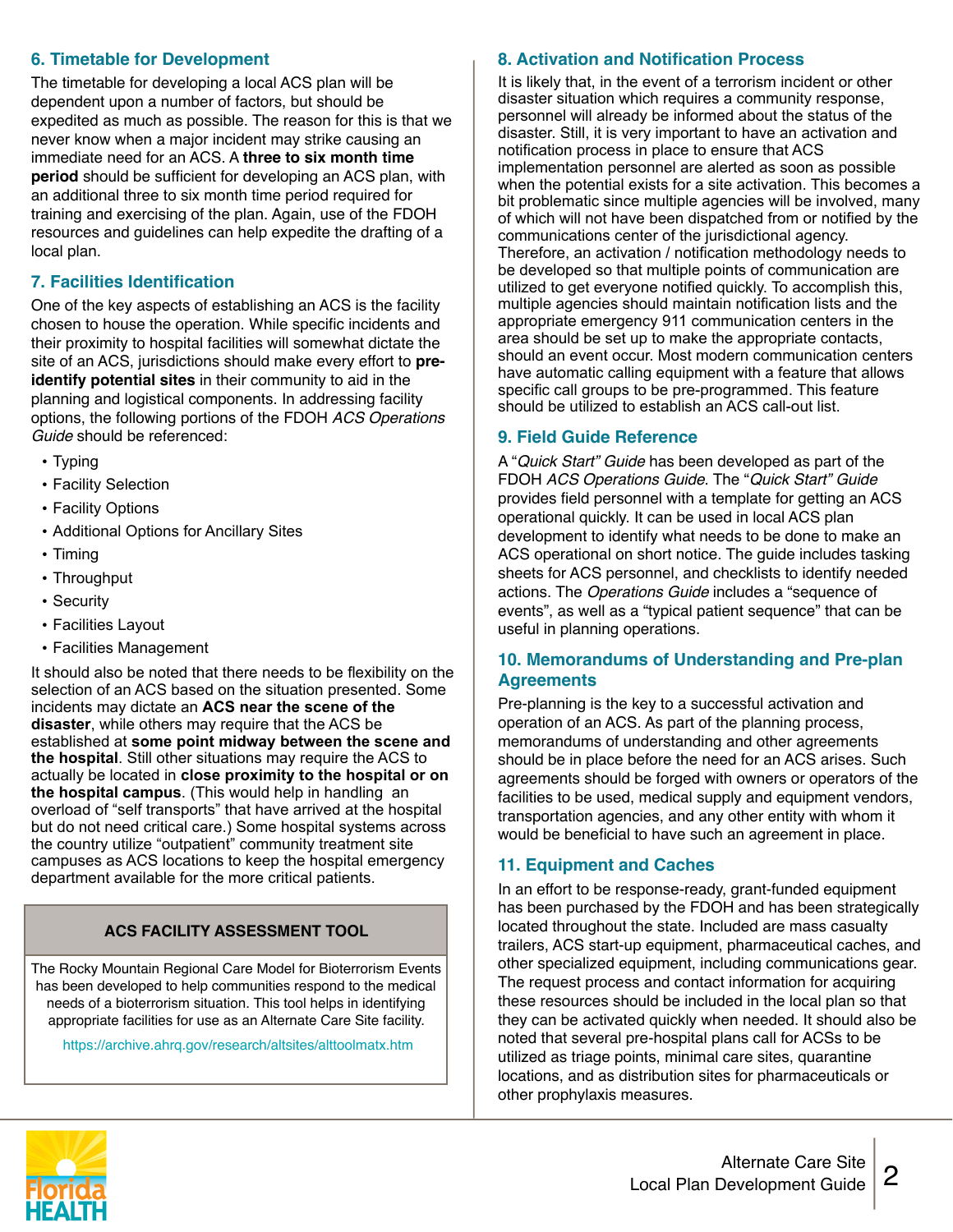#### **12. Use of Specialized Teams**

In preparing for disasters, Florida has developed response resources designed to be deployed wherever they are needed throughout the state. Again, a list of some of these is located in the FDOH *ACS Operations Guide*. The contact numbers and procedures for activation of these resources should be included in the local ACS plan.

#### **13. Specialized Assistance**

In order to effectively operate an ACS it will be necessary to call for certain agencies or resources to provide specialized assistance. This includes (but is not limited to):

- Law Enforcement for security
- Fire Departments for decontamination
- Transportation agencies for patient transport
- Animal Control to assist with pet issues
- Mortuary services to handle deceased patients
- Pharmaceutical suppliers to assist with medications
- Other agencies or specialized teams as appropriate

#### **14. Pre-identification of Staff**

As stated in the FDOH *Operations Guide*, the biggest challenge in getting an ACS operational will be staffing. When an incident occurs, the EMS system, including the hospitals, will realize a surge in their activities and staffing needs. This surge will make it difficult for agencies to field personnel to set up and operate an ACS. The initial actions to establish an ACS may need to be taken by the EMS first responders. Staffing can then be augmented by volunteers, hospital off-duty staff, Community Emergency Response Team members, Medical Reserve Corps personnel, State Medical Response System personnel, Health Department personnel, Disaster Medical Assistance Teams, or any combination of these.

#### **15. Regional Domestic Security Task Forces (RDSTF)**

Given the role of the RDSTF's in supporting the regional response to terrorism incidents, it is important to include them in planning for ACS implementation. Representatives from this body, especially the Health and Medical Co-chairs, can be instrumental in arranging for ACS operational and logistical support.

#### **16. Healthcare Coalitions (HCC)**

A Healthcare Coalition (HCC) is a collaborative network of healthcare organizations and their respective public and private sector response partners. Together, they serve as a multi-agency coordination group to assist Emergency Management, through ESF8, with preparedness, response, and recovery activities related to health and medical disaster operations.

#### **17. Questions to Address**

There are a number of questions that the development planning team will need to address as a plan is created. This includes (but is not limited to):

- What agency will assume responsibility for coordinating the establishment and operation of an ACS?
- What triggers will be used to know when it is time to activate an ACS, and what person or persons will have the decision-making authority to establish an ACS?
- What facility or location will be used for the ACS?
- What Memorandum of Understanding needs to be in place for use of a facility as an ACS?
- Who will pay for the setup and operation of an ACS?
- Will communities be reimbursed under a disaster declaration for ACS operations?
- Can an ambulance unit transport a patient to an ACS, given that it is not a hospital?
- Who will staff the ACS, both initially and long-term?
- What statutes authorize the establishment of an ACS?
- What State and Federal resources are available for ACS support?
- What criteria will be used to make the decision to demobilize an ACS?
- Who will be responsible for worker issues such as workers compensation, injury at the site, etc.?
- Other questions that need to be answered prior to the implementation of the ACS plan.

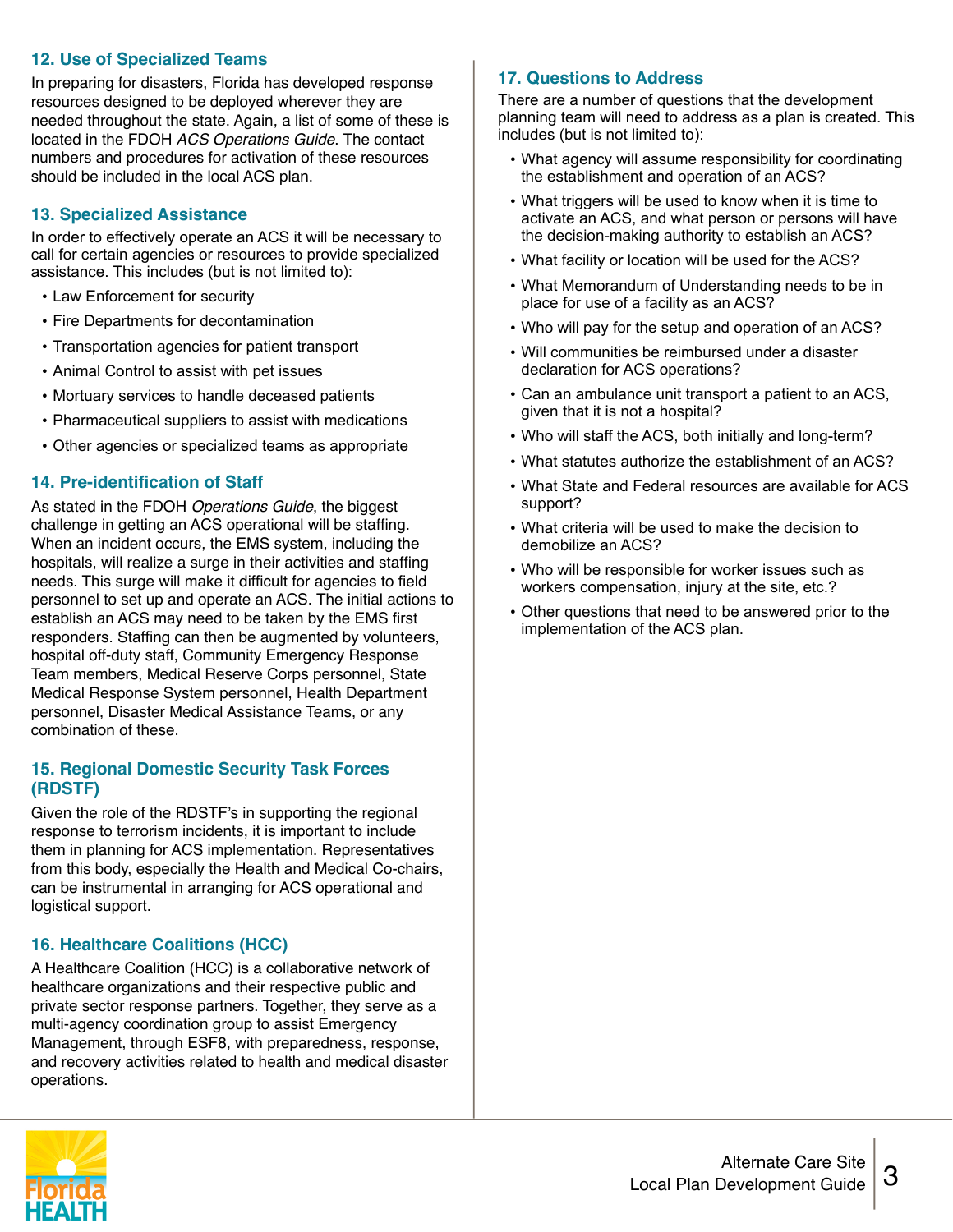#### **18. Fifty Steps for Creating a Local ACS Plan**

To aid in identifying what needs to be done to get a local plan in place, here is a list of steps that should be taken:

- 1. Contact the Florida Department of Health (FDOH) consultant on Alternate Care Site planning in the Medical Surge Unit for **local plan implementation information**.
- 2. Read through this *ACS Local Plan Development Guide* (along with referenced documents), and request a **presentation on the ACS concept / plan** by a FDOH representative.
- 3. Consider developing the local ACS plan through the **appropriate Healthcare Coalition (HCC),** as the agencies who will need to be participants in the plan are likely part of the HCC.
- 4. **Identify a team** of people from various disciplines that will oversee the development of the local ACS plan.
- 5. **Involve City and County Managers / Administrators and political officials** in the process to solicit support for the ACS concept.
- 6. **Hold an ACS local plan concept meeting** to include Hospital, Health Department, Fire Department, Law Enforcement, and Emergency Management administrators to obtain support for plan development.
- 7. Use the **FDOH** *ACS Operations Guide* **document as a framework** for writing the local ACS plan.
- 8. **Identify a "lead" agency** for making the appropriate notifications during the activation phase of an ACS operation.
- 9. **Organize the ACS plan under Emergency Management** as part of the local Comprehensive Emergency Management Plan (CEMP). This will help to ensure agency coordination, EOC involvement, and continuity with the State CEMP.
- 10. **Publish an information sheet** on ACS local plan development to let people know what is being worked on, and why.
- 11. **Hold planning meetings** to discuss various ACS issues, **and involve the appropriate agencies** in the process. For example, if ACS security is being planned, representatives from the hospitals, law enforcement, and traffic engineering should be involved in the process.
- 12. **Establish a core group of people** that will serve as the coordinating group for ACS plan and implementation decision making. Include representatives who will have the authority to authorize the activation of an ACS.
- 13. **Identify who will serve in the "incident command" positions** for an ACS operation. **Establish a list of incident commanders** (as well as command and general staff positions) at least "three deep" so qualified people can be assembled quickly to put an ACS into operation. Also, give consideration to an "**ACS establishment response team**".
- 14. **Reference the FDOH** *ACS Operations Guide* (specifically the section of the concise guide titled, *"Quick Start" Guide*) to identify the key areas that need to be addressed.
- 15. **Pre-identify sites** in the local community that could be pressed into service as an ACS.
- 16. **Establish memorandums of understanding** with potential ACS facilities and with medical supply sources to facilitate quick action when a site needs to be activated.
- 17. **Identify the staffing needed for the ACS, and from where it will be coming**. This may involve obtaining commitments from various agencies who will agree to supply a predetermined level of staffing when an ACS is implemented. (During prolonged ACS operations in previous disasters, local jurisdictions made use of Medical Reserve Corps personnel, university health professionals, and Disaster Medial Assistance Teams.)
- 18. **Pre-identify the any assets available from the State Medical Response System** (SMRS), (as they may have cached equipment for setting up and operating an ACS), and log the contact number and procedures for their activation so that they can be summoned early in the activation process.

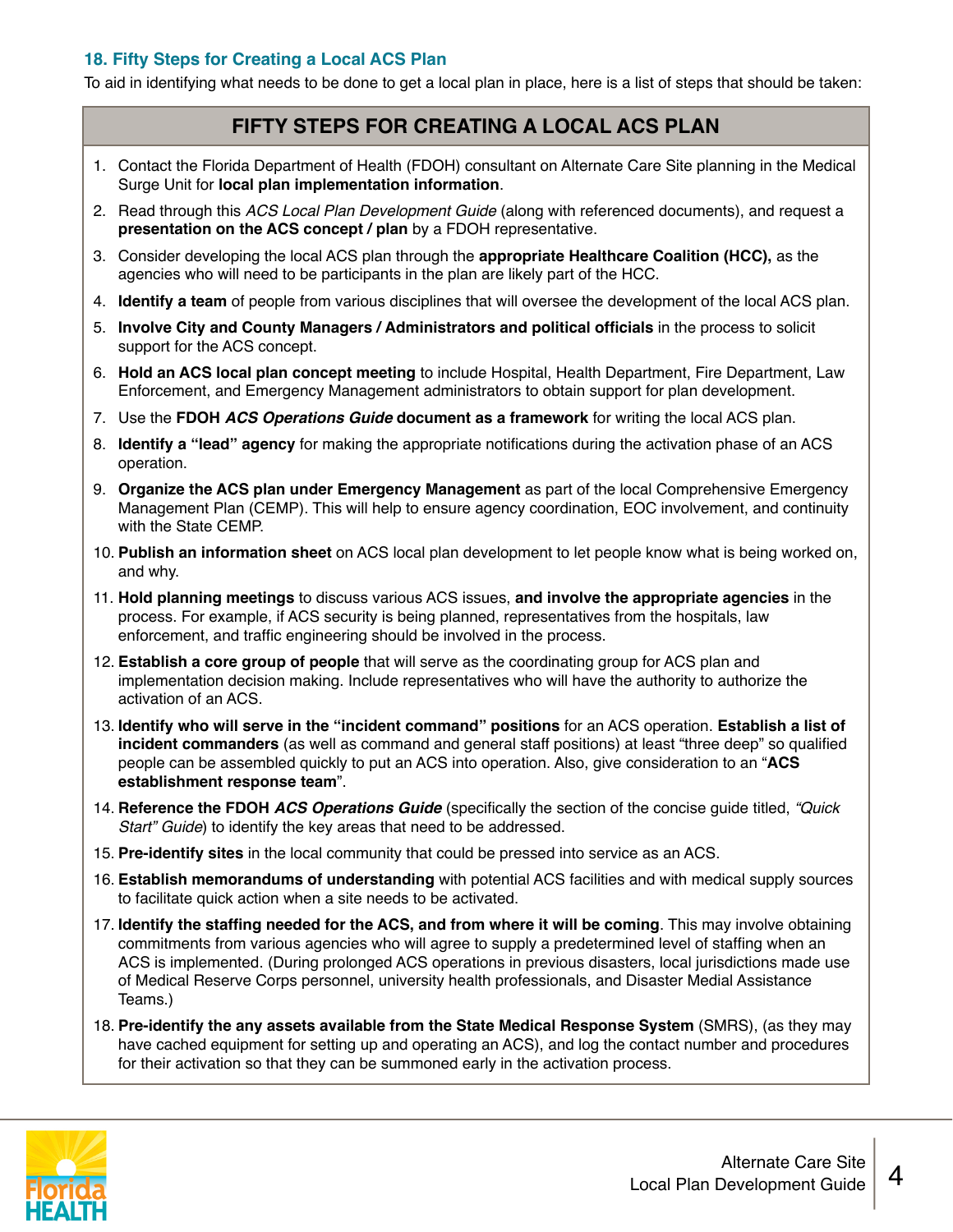- 19. Identify how the **transportation of patients will be accomplished**. In addition to the EMS transport units that respond to the scene, other transportation units including ambulances, vans, and buses will most likely be needed. If large-scale assistance in transporting patients is needed, support is available as detailed in the FDOH SOG titled: *Patient Movement SOG*, a link for which can be found in Section 20 of this Guide. Keep in mind that patients will need to be transported:
	- a. From the scene to the hospitals
	- b. From the scene to the ACS
	- c. From the ACS to the hospitals
	- d. From the hospitals to the ACS
- 20. In addition to emergency services and health / medical personnel, volunteers, such as the Medical Reserve Corps and Community Emergency Response Teams, will be needed to operate an ACS. **Pre-establish the use of these resources, and identify the notification / activation procedures.**
- 21. **Decontamination** of patients may be necessary in a terrorism situation. **Pre-identify the resources** that will be used to carry out this mission. Keep in mind that the decontamination process will be needed at the scene, at the ACS, and at the hospitals.
- 22. Security will be necessary at an ACS, and law enforcement resources will, most likely, be stretched thin during a situation that results in ACS activation. **Pre-establish how security will be carried out,** and from where the necessary resources will come.
- 23. If an incident mandates a large ACS, multiple ACSs or a long duration ACS, State and Federal resources may be required for assistance. **Establish the procedures and the activation process for State Medical Response System assets, Disaster Medical Assistance Teams and other state/federal assets.**
- 24. In an ACS activation, the **Regional Domestic Security Task Force** (RDSTF) can be of assistance in expediting additional requested resources. The RDSTF regional Health / Medical Co-chair should be contacted for input into the local plan.
- 25. An **ACS activation notification list** (with contact numbers) needs to be developed as part of the local ACS plan to include at *least* the following:
	- a. Emergency Manager
	- b. Health Department Director
	- c. Hospital Operations Representatives
	- d. Fire Chief
	- e. Law Enforcement Chief
	- f. EMS System Administrators
	- g. Medical Director
	- h. Communication Center Director
	- i. Local Government Administrators
	- j. RDSTF Health and Medical Co-chairs
- 26. Communications always presents challenges during a disaster situation. A **communications plan**, with plans to utilize local communications equipment as well as radios that are part of local and State caches, needs to be developed. The ACS, for records, credentialing process, etc., will also require Internet access. Keep in mind that communications will have to be facilitated between the:
	- a. Scene and EOC
	- b. Scene and ACS
	- c. Scene and Hospitals

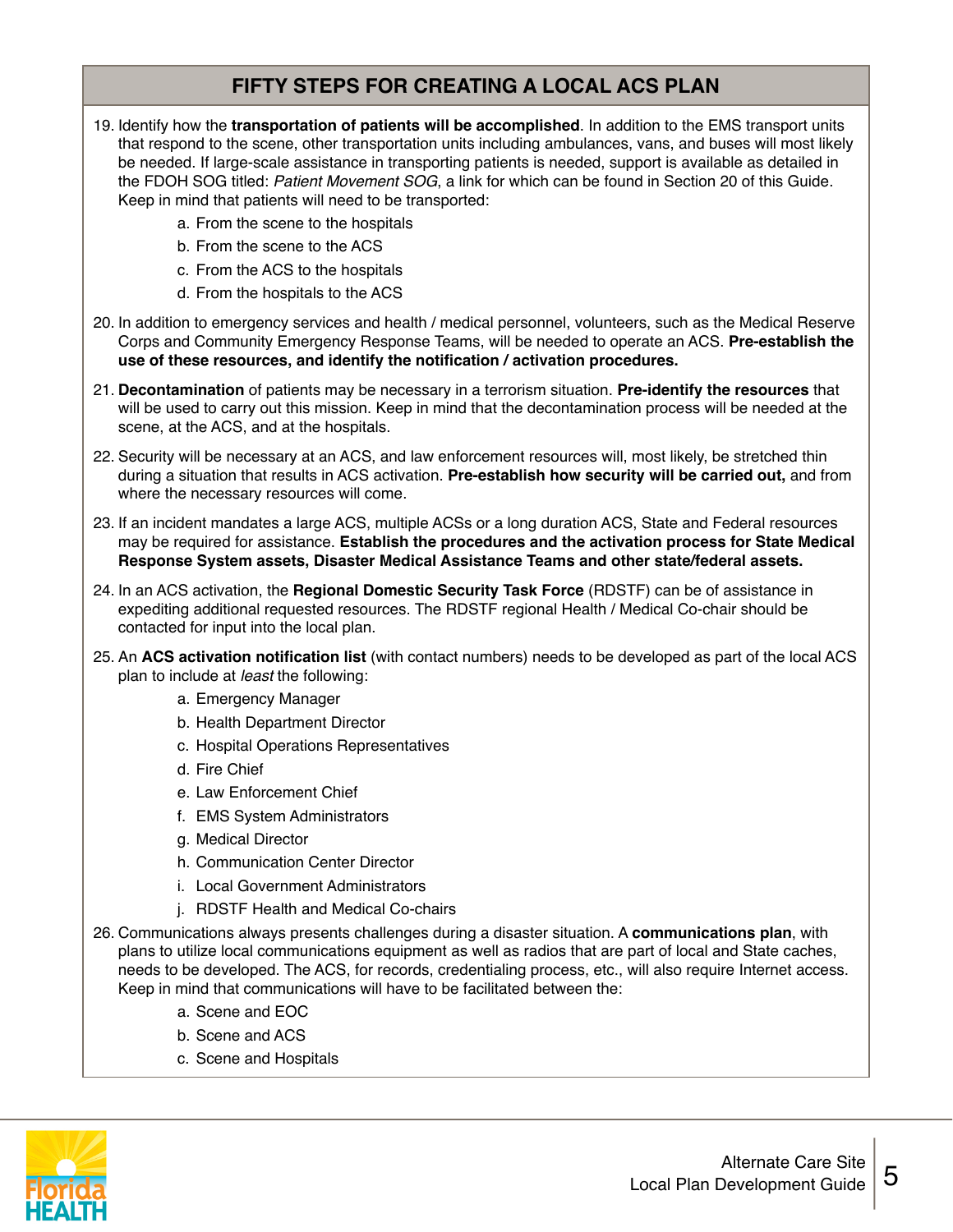- d. ACS and EOC
- e. ACS and Hospitals
- f. EOC and Hospitals
- g. Local EOC and State EOC
- h. Local, State and Federal agencies in large scale ACS operations
- 27. **Public information** will be a critical aspect of an ACS operation and must be planned for in advance. The reasons for this are manifold, but include:
	- a. the fact that loved ones will be seeking information, and access to the ACS, if family members are being treated there,
	- b. that "self-reports" in the "green" category will need to report to the ACS rather than the hospital,
	- c. that, since the hospital may send people to the ACS, the ACS must be accepted as a viable treatment center,
	- d. that people who have been exposed to the incident may need treatment / assessment / followup guidance.
- 28. At some point in the process it would be good to **identify a key public figure** that can serve as a spokesperson for the ACS plan. This will serve to give the plan more credibility, will foster media coverage of the concept, and will help ensure public acceptance of such facilities.
- 29. In keeping with good emergency management practices, and to interface with other agencies, the **National Incident Management System (NIMS)** should be applied to local ACS plan development.
- 30. In addition to planning for terrorism events, the local ACS plan should be designed so that it can be used for **"all hazards" application**.
- 31. The local ACS plan should mesh with **other local and regional EMS plans,** including (among others) mass casualty plans and Metropolitan Medical Response System plans.
- 32. The local plan should take into consideration that there will be a large number of psychological patients during a disaster situation. **Behavioral health assistance response should be included in the plan.**
- 33. As with any disaster response operation, logistics will play a significant role in the activation and operation of an ACS. As such, a good **logistical plan** must be included in the overall local ACS plan. Equipment, supplies, medications, food, water, signage, transport vehicles, staff support items, sanitation services, stretchers/beds, etc. are just some of the items that will have to be quickly acquired. Having a list of needed items, where they can be acquired, how they will be transported to the ACS, how they will be funded, etc. will go a long way towards a successful operation.
- 34. The local plan should include the necessary **forms to facilitate ACS start-up and operation**.
- 35. The local ACS plan should include **sample ACS layouts** of varying size to provide guidance to those who will be responsible for getting the ACS operational. Guidance for layouts can be obtained by referencing the HRSA "Federal Medical Stations" information, which addresses layouts for 50, 100, and 250 bed stations. Sample layouts can be found in the FDOH *Alternate Care Site Standard Operating Procedure*, a link for which can be found in Section 20 of this Guide.
- 36. Once an organizational structure is developed for the local ACS plan, **tasking cards** should be drawn up for all positions. If these are laminated and stored with ACS caches or administration "go packs", they can be distributed to responders to ensure that the mission of each position is properly carried out.
- 37. Since activation of an ACS will, most likely, be a rare event, **"go packs",** with all of the proper forms, procedures, tasking cards, checklists, notification lists, etc. should be developed so that an ACS can be brought online in short order.

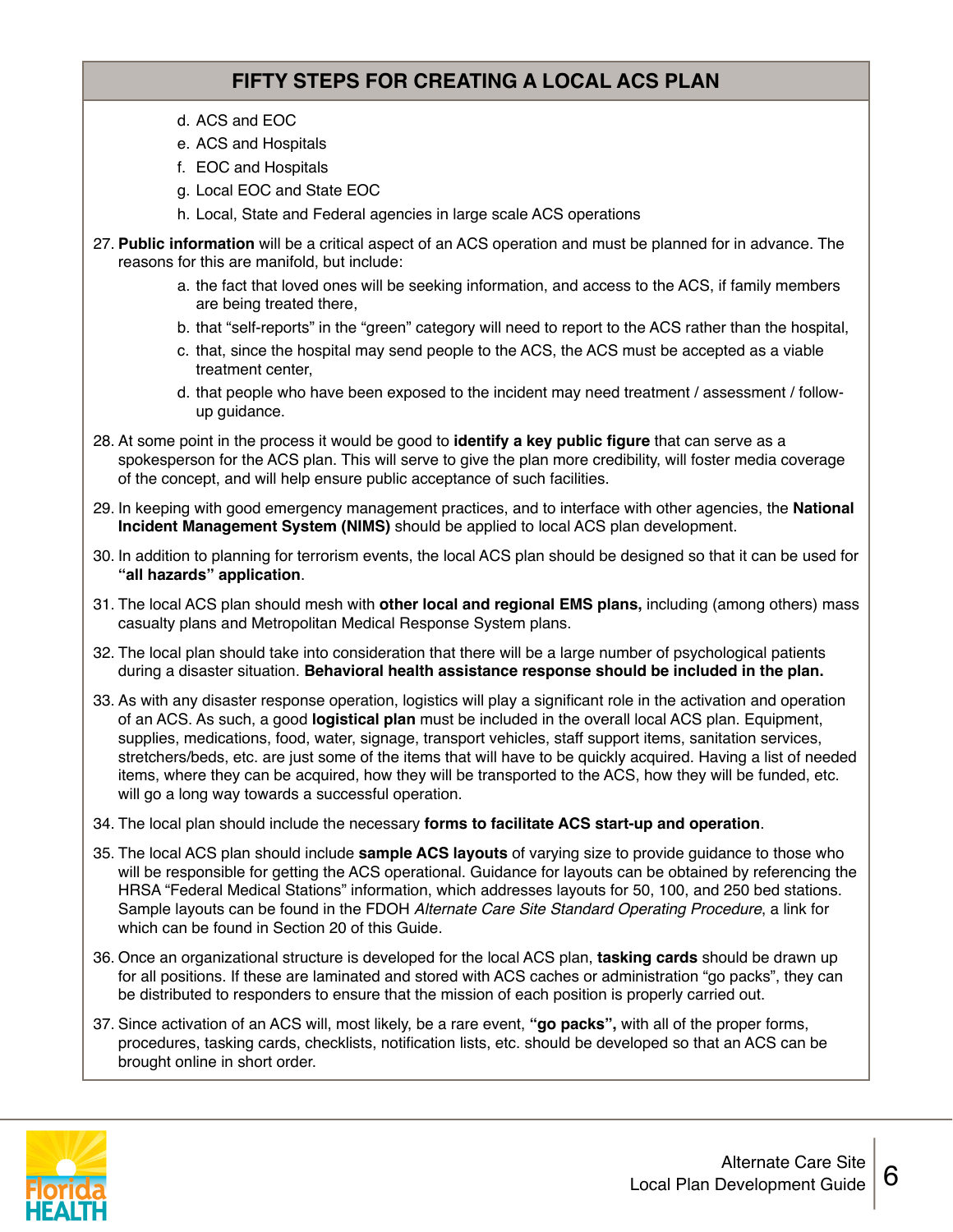- 38. Funding will be a key issue in ACS operation. While this will likely be a shared responsibility among those who operate the site, a **funding plan** should be part of the local plan, and include the process for reimbursement for declared disasters.
- 39. A decision will have to be made by those formulating the local plan as to the **scope of the ACS plan**. While most situations will fall into the "short fused – short duration" event category, there is the potential for more long term ACS operations such as a pan flu response or the closure of a hospital due to some technological or natural hazard.
- 40. Once a plan is developed, **training** will need to be developed and scheduled to ensure that participants fully understand how to activate and operate an ACS.
- 41. Once training has been delivered, there will need to **exercise or test the plan**. After this is completed, "lessons learned" can be applied and the plan adjusted to ensure that it will function as desired during a real event.
- 42. ACS planning should include how the plan will be maintained and kept up to date. Hopefully, activations will be few and far between but this makes it important to **keep the plan as current as possible**. Given the turnover rate of personnel, training will have to be repeated periodically so responders are kept knowledgeable about ACS operations. Online education modules on ACS planning and operations are available in the State "TRAIN" System. (See link in Section 18 of this Guide)
- 43. One key step in formulating the ACS plan is to **identify who can authorize ACS initiation**. This decision should involve the local Emergency Manager, Hospital Director, Health Department Director, Medical Director and the Fire Chief or administrative officer who oversees local EMS response. A sign-off by the jurisdiction's lead administrative officer or political figure may be needed, given that the authorization of funds expenditure may be involved.
- 44. As people are selected to fill the various roles associated with ACS operation, a key point to remember is the need to **select "can do - proactive" people** to fill the key roles. This will ensure that a *proactive* rather than a *reactive* approach is used in getting an ACS operational.
- 45. Since the operation of an ACS is a multi-agency undertaking it is important that the proper **mutual assistance agreements** are in place to allow agencies to work together and to respond across jurisdictional lines.
- 46. Once the draft ACS plan is completed it should be circulated among all of the key agencies / participants to be **reviewed for errors, omissions, additions, deletions, etc.**
- 47. If **agencies outside of the local jurisdiction** will be called upon to assist in the operation of an ACS, they should be made aware of the plan and the part they will be asked to play. Again, involvement of Healthcare Coalitions can help ensure smooth ACS operational planning.
- 48. One of the key elements of an ACS is the **medical staffing** that will be needed. It will be necessary to acquire an adequate number of medical personnel including doctors, nurses, lab personnel, technicians, etc. to operate in the assessment-triage / treatment / transport areas. Since some operations may last longer than one day, it will be necessary to line up backup staffing for the operation. The FDOH *ACS Operational Guidance* contains staffing guidelines, including recommended staffing levels.
- 49. There are a wide variety of **resources and specialized response teams** that can be summoned to assist in the operation of an ACS. These resources should be cataloged with contact numbers and procedures so they can be quickly activated for assistance.
- 50. A **Concept of Operations Guide** for the ACS that details the policies and procedures to be followed in the initiation, operation and demobilization of the site, needs to be developed as part of the local plan.

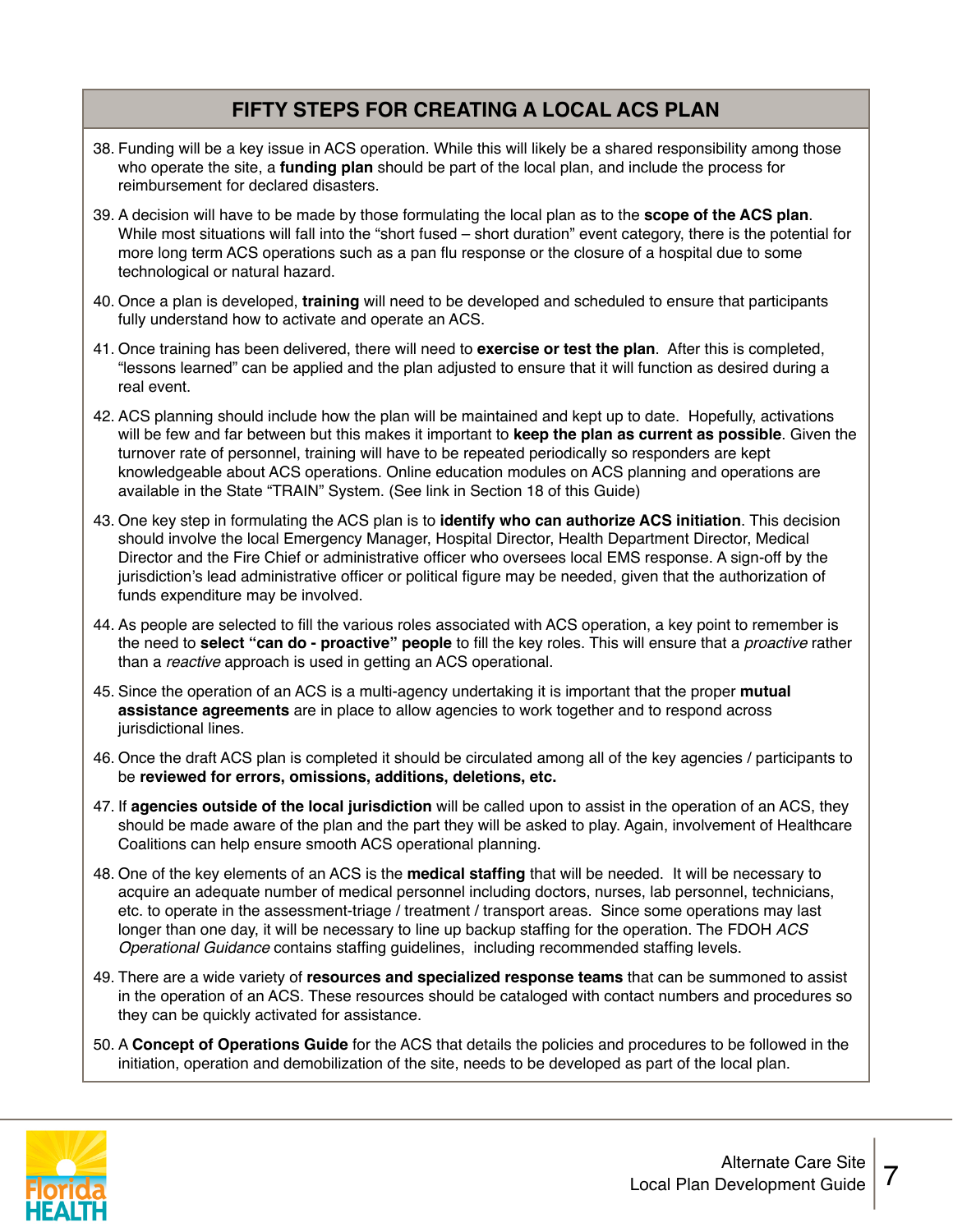#### **19. Checklist**

While there are many steps to creating a viable local Alternate Care Site plan, the previous fifty measures provide a base from which to work. These have been reduced condensed into the following "check list":

| PLAN DEVELOPMENT CHECKLIST                                                                                                                                                                                                                                                                                  |
|-------------------------------------------------------------------------------------------------------------------------------------------------------------------------------------------------------------------------------------------------------------------------------------------------------------|
| Obtain a copy of the Florida Department of Health (FDOH) ACS Operations Guide.                                                                                                                                                                                                                              |
| Read FDOH ACS Operations Guide, ACS SOP, and associated documents.                                                                                                                                                                                                                                          |
| Identify and compile a list of all agencies in the community who would have a role in the establishment and<br>operation of an ACS.                                                                                                                                                                         |
| Assemble a team, from members of the community agencies, that can serve as the ACS plan development<br>committee.                                                                                                                                                                                           |
| Identify the "lead agency" for the local ACS plan, and schedule an organizational meeting of the plan<br>development committee.                                                                                                                                                                             |
| Use this checklist and the FDOH ACS Operations Guide as a framework for writing the ACS local plan.                                                                                                                                                                                                         |
| Use local Emergency Management as the coordinating agency for the local ACS plan.                                                                                                                                                                                                                           |
| Develop local ACS command structure for the plan remembering to make it NIMS compatible.                                                                                                                                                                                                                    |
| Develop a list of people who can fill the positions in the ACS command structure, remembering to have<br>several people identified for each position for coverage.                                                                                                                                          |
| Pre-identify sites in the community that could be used as an ACS facility. Keep in mind that the ACS may<br>need to be set up near a scene, midway between a scene and a hospital, or just outside of a hospital<br>facility.                                                                               |
| Establish memorandums of understanding with potential facilities, vendors, transportation agencies, etc.                                                                                                                                                                                                    |
| Establish agreements with vendors to ensure a quick response of medical supplies, equipment, and other<br>needed items when an ACS is placed in service.                                                                                                                                                    |
| Identify needed staff for the ACS, and from where they will come. Reference the FDOH ACS Operations<br>Guide document for staffing guidelines.                                                                                                                                                              |
| Establish agreements with various agencies to supply personnel on short notice to get an ACS operational<br>quickly.                                                                                                                                                                                        |
| Make a list of the closest State Medical Response Teams, as they maintain ACS start-up equipment caches.<br>Note the procedures for requesting the resources, including contact numbers.                                                                                                                    |
| Develop a patient transportation plan including from where transport resources will come. Keep in mind that<br>a large number of patients may have to be transported so make arrangements for vans, buses, etc. to be<br>utilized. The FDOH Patient Movement SOG can be referenced for further information. |
| Develop agreements with volunteer agencies that you will need to carry out the ACS mission.                                                                                                                                                                                                                 |
| Develop a security plan for the ACS to include how responding personnel will be credentialed, how security<br>will be implemented, and who will provide security services.                                                                                                                                  |
| Develop a safety plan for the ACS to include the use of Safety Officers for enforcing the plan.                                                                                                                                                                                                             |
| Plan for the decontamination of patients to include what equipment will be needed and who will carry out<br>decontamination duties. Keep in mind that this may need to be done at several different locations including<br>the scene, the ACS, and the hospitals.                                           |

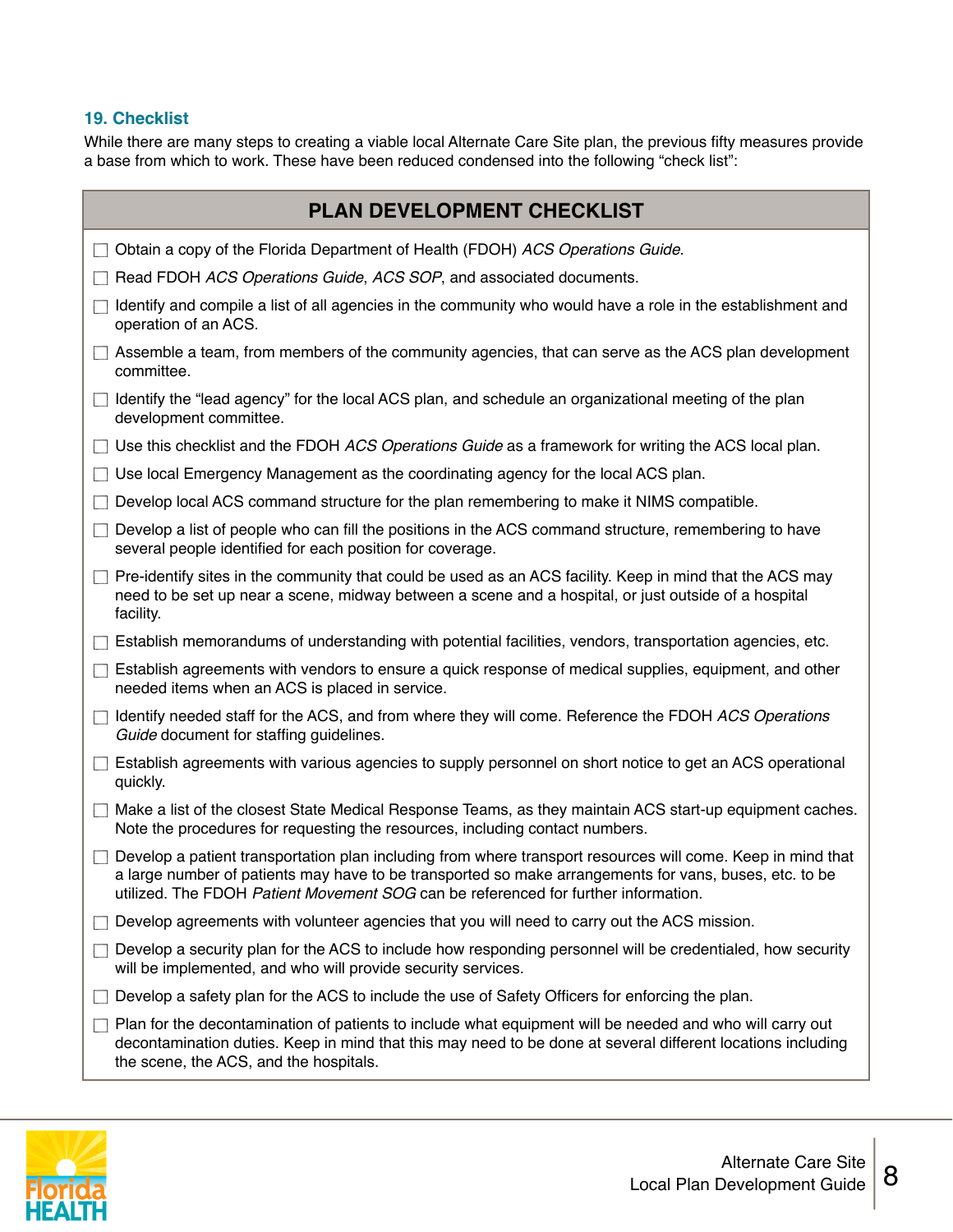| PLAN DEVELOPMENT CHECKLIST                                                                                                                                                                                                                                                                                                                                |  |
|-----------------------------------------------------------------------------------------------------------------------------------------------------------------------------------------------------------------------------------------------------------------------------------------------------------------------------------------------------------|--|
| Identify the procedure (and document it on a task sheet) for activating State and Federal resources, should<br>the ACS elevate to a level where this level of assistance will be required.                                                                                                                                                                |  |
| Develop a list of individuals and agencies that need to be activated or notified when an ACS is placed into<br>operation.                                                                                                                                                                                                                                 |  |
| Review the FDOH ACS Operations Guide document for information on getting an ACS operational. This<br>section lists a typical sequence of events that can aid in identifying those areas that will need to be<br>addressed.                                                                                                                                |  |
| Develop a communications plan for the ACS.                                                                                                                                                                                                                                                                                                                |  |
| Develop an ACS Public Information plan, and remember to include public information issues as part of this<br>$\Box$<br>local plan development.                                                                                                                                                                                                            |  |
| As the local plan is being developed, research other plans to ensure that the ACS plan meshes with them.                                                                                                                                                                                                                                                  |  |
| Develop a logistical plan for the ACS to address all of the logistical needs of an operation. Such a plan<br>L<br>should include a list of items that will be needed, from where they will come, and how they will be<br>transported to the ACS.                                                                                                          |  |
| A sample layout of the ACS should be developed to provide guidance to those who will be setting up an<br>ACS, usually on short notice. Guidance on layouts can be obtained by looking at the ones used for the<br>various sizes of Federal Medical Stations which can be found in the FDOH Alternate Care Site Standard<br><b>Operational Procedures.</b> |  |
| Develop tasking cards for all positions in the ACS. This will provide guidance to personnel who have to fill<br>$\mathbf{I}$<br>positions when an ACS is activated.                                                                                                                                                                                       |  |
| Develop "go packs" with all of the organizing tools for the ACS such as task cards, contact numbers, check<br>off lists, procedures, etc. so that the site can be quickly organized.                                                                                                                                                                      |  |
| Identify how an ACS will be funded, giving thought to both reimbursement (declared disaster) and non-<br>$\mathbb{R}^n$<br>reimbursement scenarios.                                                                                                                                                                                                       |  |
| Identify how personnel responding to an ACS will be credentialed. This would include making use of State<br>L<br>databases to verify worker credentials, as well as how people will be credentialed for access into the site for<br>security purposes.                                                                                                    |  |
| Decide on how patients will be tracked in and out of the ACS, including how their records will be transferred<br>to receiving facilities.                                                                                                                                                                                                                 |  |
| Develop a plan for dealing with special needs patients, including all of the special equipment used to<br>address the needs of these patients.                                                                                                                                                                                                            |  |
| Develop an "out-processing" procedure for the ACS.                                                                                                                                                                                                                                                                                                        |  |
| Develop an "exit strategy" for the ACS which will facilitate shutting down the operation at the appropriate<br>time.                                                                                                                                                                                                                                      |  |
| Ensure that the proper mutual aid agreements are in place to facilitate a response from other agencies for<br>ACS operation.                                                                                                                                                                                                                              |  |
| Reference continuing work that is going on across the State to further develop medical protocols and<br>procedures being developed for ACS operations. Coordinate with Healthcare Coalitions to enhance plan<br>development and implementation.                                                                                                           |  |
| Develop a concept of operations guide for the ACS that details the policies and procedures to be followed<br>for the initiation, operation, and demobilization of the local ACS.                                                                                                                                                                          |  |

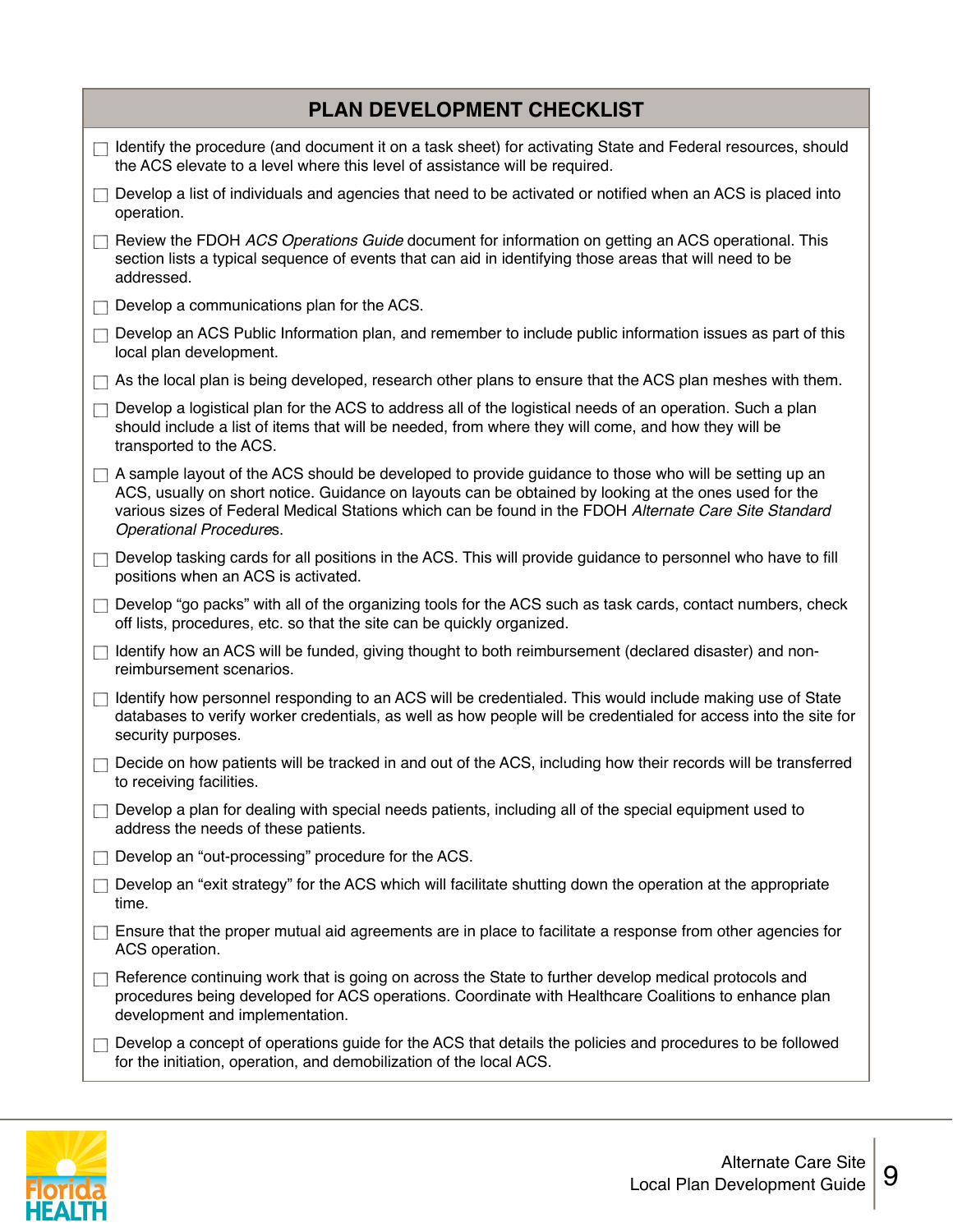#### **20. Websites with Information Relative to Alternate Care Sites**

In addition to the below-listed resources, it should also be noted that a number of communities across Florida have already developed their own local ACS plans. These plans can be referenced for ideas on how to develop a local plan.

| <b>WEBSITES</b>                                                                                                                                                                              |
|----------------------------------------------------------------------------------------------------------------------------------------------------------------------------------------------|
| FDOH Alternate Care Site Standard Operating Procedure<br>http://www.floridahealth.gov/preparedness-and-response/preparedness-planning/_documents/alternate-care-site-sop.pdf                 |
| <b>FDOH Alternate Care Site Operations Guide</b><br>http://www.floridahealth.gov/programs-and-services/emergency-preparedness-and-response/_documents/alternate-care-<br>site-ops.PDF        |
| Providing Mass Medical Care with Scarce Resources: A Community Planning Guide<br>https://archive.ahrq.gov/research/mce/mceguide.pdf                                                          |
| Rocky Mountain Regional Care Model for Bio-terrorist Events: Locate Alternate Care Sites During an<br><b>Emergency</b><br>https://archive.ahrq.gov/research/altsites.htm                     |
| <b>Altered Standards of Care in Mass Casualty Events</b><br>https://archive.ahrq.gov/research/altstand/                                                                                      |
| <b>Surge Capacity: Facilities and Equipment</b><br>http://archive.ahrq.gov/news/ulp/btbriefs/btbrief8.pdf                                                                                    |
| <b>Hospital Incident Command System</b><br>https://emsa.ca.gov/disaster-medical-services-division-hospital-incident-command-system-resources/                                                |
| <b>Medical Reserve Corps</b><br>https://mrc.hhs.gov/HomePage                                                                                                                                 |
| <b>Surge Hospitals: Providing Safe Care in Emergencies</b><br>http://www.jointcommission.org/assets/1/18/surge_hospital.pdf                                                                  |
| Acute Care Center: A Mass Casualty Care Strategy for Biological Terrorism Incidents<br>http://www.cidrap.umn.edu/sites/default/files/public/php/24/24_guide.pdf                              |
| <b>Florida Incident Field Operations Guide (FOG)</b><br>https://www.floridadisaster.org/globalassets/importedpdfs/flfog.pdf                                                                  |
| <b>TRAIN Florida: FDOH Learning Management System (ACS Online Modules)</b><br>https://fl.train.org/DesktopShell.aspx                                                                         |
| <b>FDOH Patient Movement SOG</b><br>http://www.floridahealth.gov/programs-and-services/emergency-preparedness-and-response/preparedness-planning/<br>_documents/patient-move-support-sog.pdf |